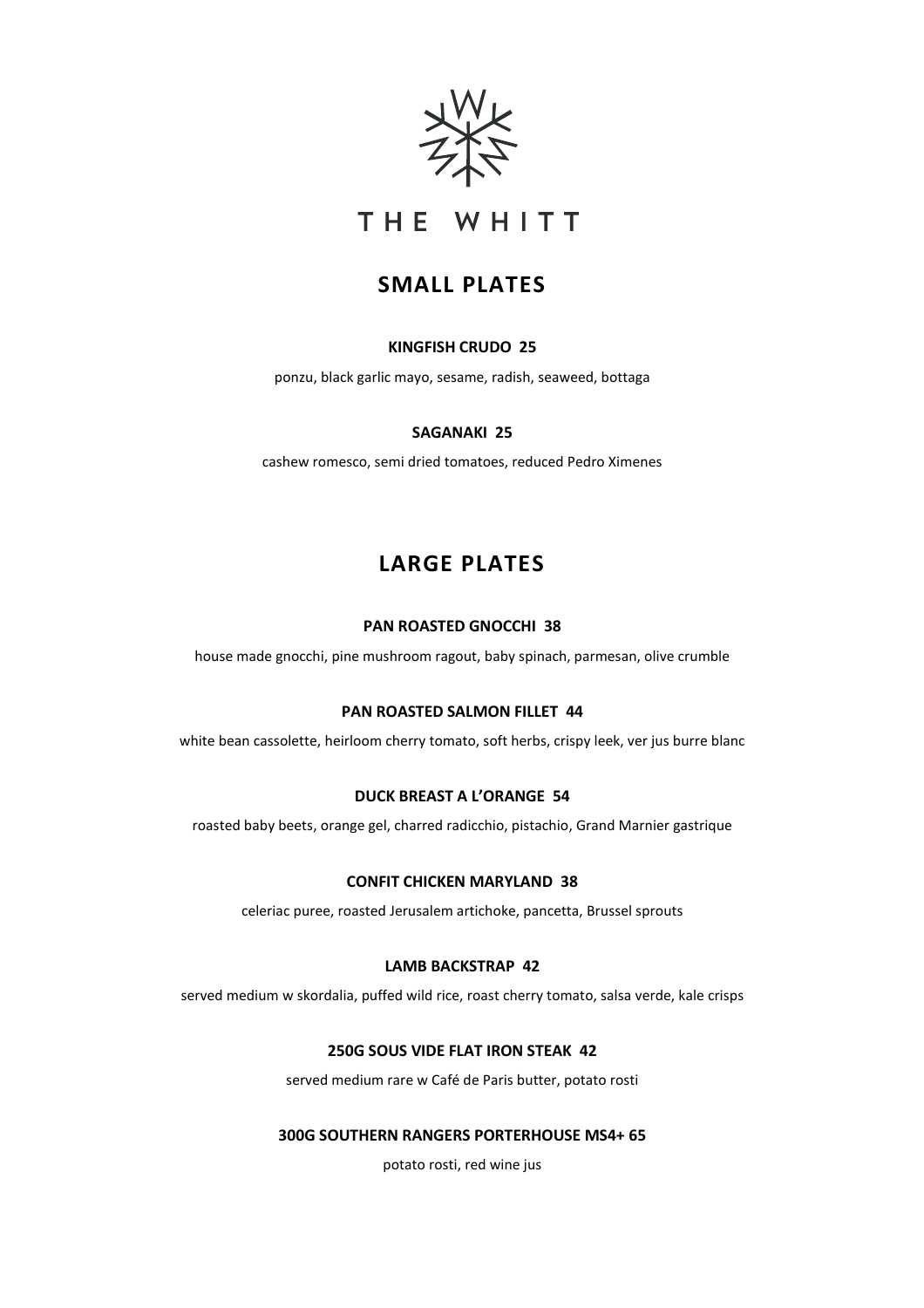



### **SIDES**

### **CHARRED BROCCOLINI 16**

smoked labna, sesame, pomegranate

### **CARRAWAY ROASTED CARROTS 16**

molasses & cranberry agrodolce, dukka

### **ICEBERG WEDGE 16**

green goddess dressing, soft herbs, pangritata

### **FRIES 18**

confit garlic aioli

### **SOMETHING SWEET**

### **STRAWBERRY CHEESECAKE MESS 19.5**

shortbread crumble, textures of strawberry, cream cheese mousse

### **SPICED APPLE PAVLOVA 22**

served warm w white chocolate cream, burnt apple caramel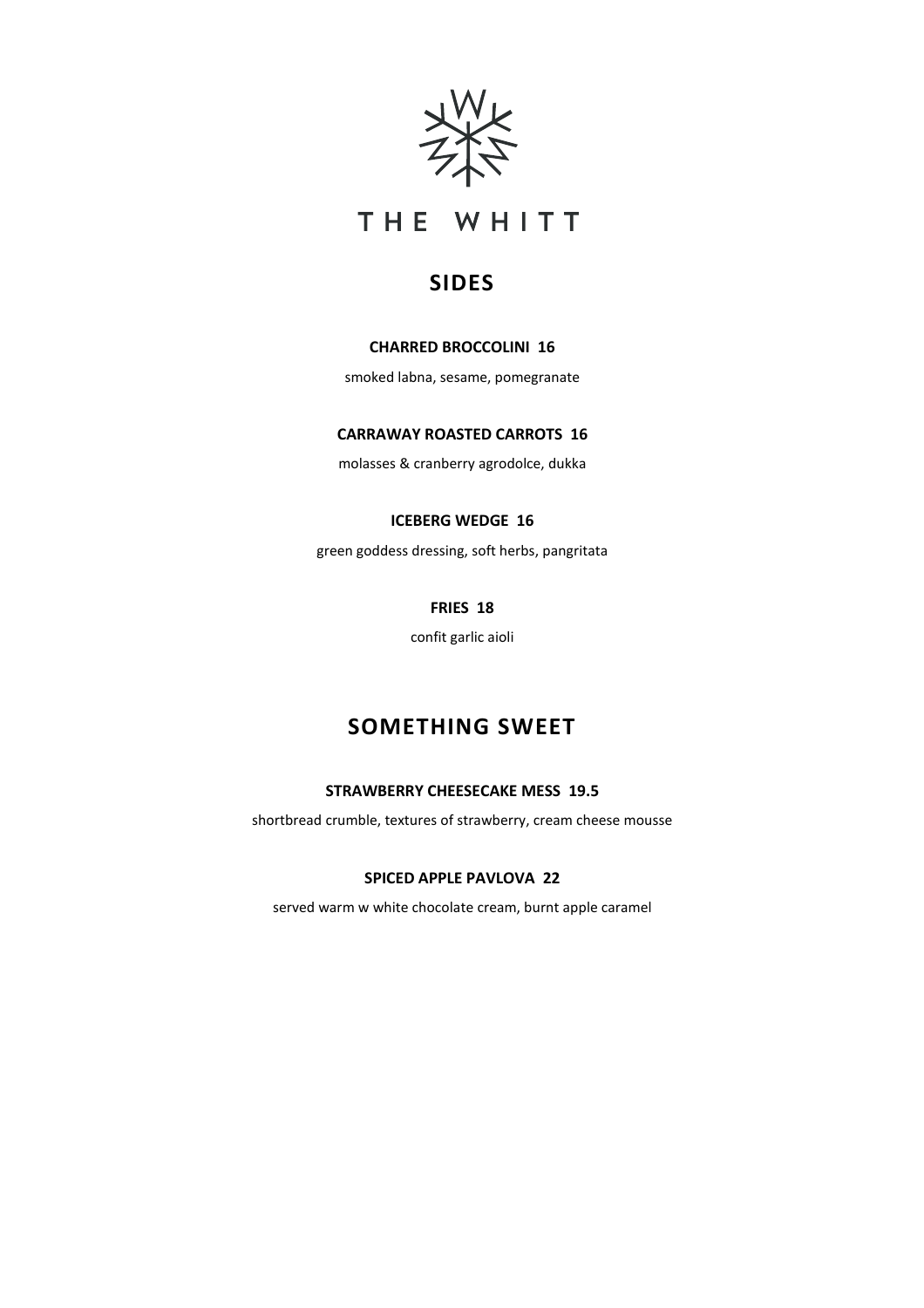



### **KIDS MENU**

### **25 OR TWO COURSE 28**

### **FISH & CHIPS**

battered flathead, mixed leaf salad, tomato sauce

### **BOLOGNAISE PASTA BOARD (GFA)**

Shell pasta, parmesan cheese

### **NAPOLI PASTA BOARD (GFA)**

shell pasta, parmesan cheese

### **EYE FILLET**

roasted vegetables, buttered greens, gravy

#### **GRILLED CHICKEN**

roasted vegetables, buttered greens, gravy

### **ICE CREAM W TOPPING & SPRINKLES**

chocolate, strawberry, caramel, blue heaven

+ chocolate fudge brownie 4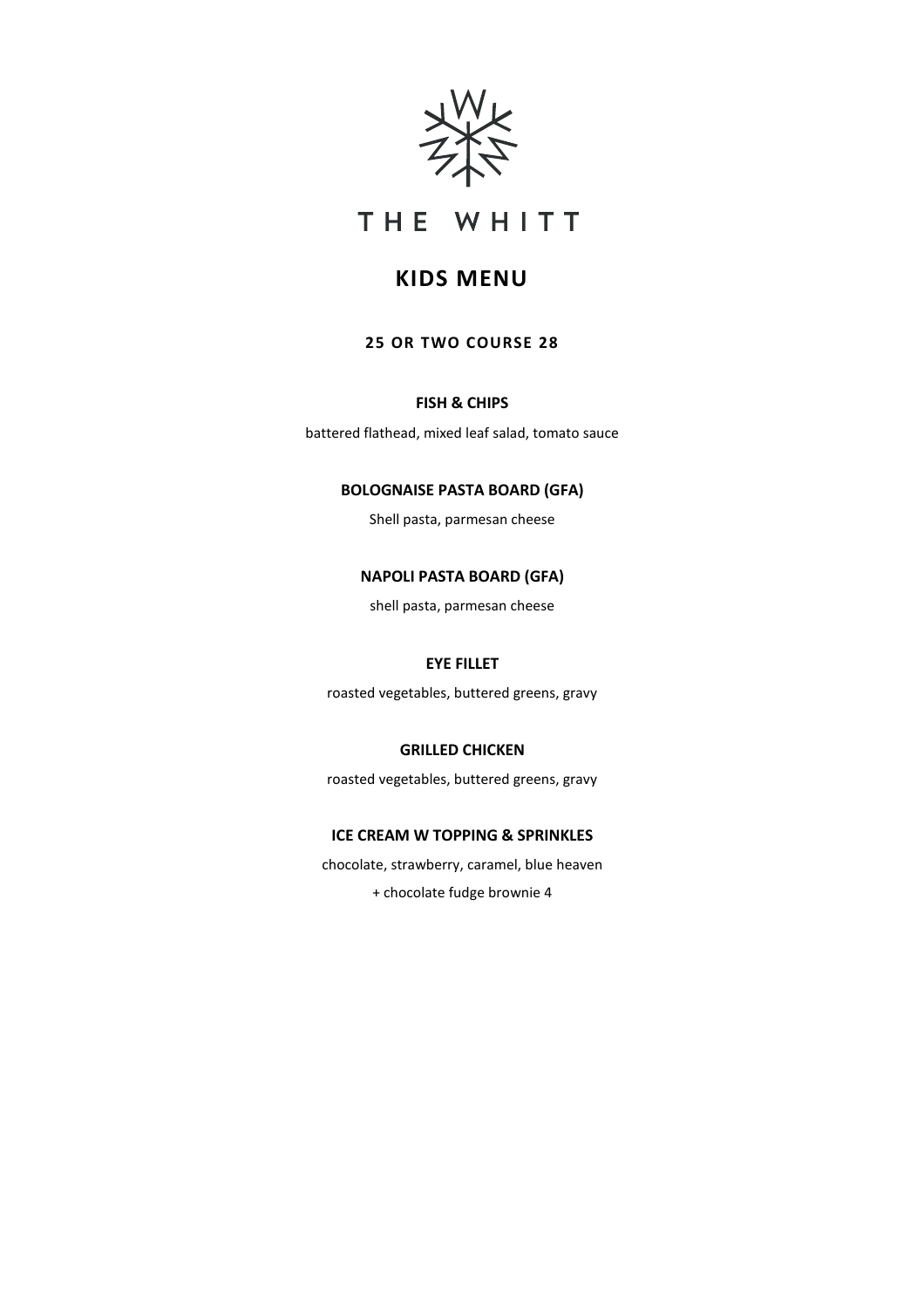

# THE WHITT

| Sparkling/Champagne                            | glass | bottle |
|------------------------------------------------|-------|--------|
| All Saints Estate NV Prosecco                  | 12.5  | 49     |
| St Leonards Vineyard Sparkling Brut, VIC       | 13.5  | 58     |
| Brown Brothers Pinot Noir Chadonnay Brut       |       | 99     |
| Dominique Portet Brut Rose, VIC                | 18    | 85     |
| Moet Chandon Imperial Brut NV, Epernay, France |       | 110    |
| Mumm Cordon Rouge NV Champagne, France         |       | 110    |
| Veuve Clicquot Brut NV, France .5              |       | 130    |
|                                                |       |        |

| White                                                   | glass | bottle |
|---------------------------------------------------------|-------|--------|
| <b>Riesling</b>                                         |       |        |
| All Saints ASE Riesling, 2018, VIC                      | 11    | 42     |
| Lawson's Riesling 2014, NZ                              | 9     | 35     |
| Pinot Gris/Grigio                                       |       |        |
| All Saints Estate Pinot Grigio 2019, King Valley, VIC   | 11.5  | 46     |
| Ski Club of Victoria Pinot Grigio 2018, VIC             | 10.5  | 42     |
| Starborough Pinot Gris, Marlborough, NZ                 |       | 55     |
| Sauvignon Blanc                                         |       |        |
| Leeuwin Estate Sauvignon Blanc 2015, Margaret River, WA |       | 89     |
| Signature Wines Sauvignon Blanc                         | 13    | 53     |
| Semillon                                                |       |        |
| Ashbrook Estate Semillon 2013, Margaret River, WA       |       | 65     |
| Semillon Sauvignon/Blanc                                |       |        |
| St Leonard's Semillon Sauvignon Blanc 2015, VIC         |       | 46     |
| Chardonnay                                              |       |        |
| St Leonards Chardonnay 2019, Rutherglen, VIC            | 11.5  | 46     |
| Yabby Lake Chardonnay                                   |       | 135    |
| Mount Mary Chardonnay 2017, Yarra Valley, VIC           |       | 199    |
| Rose                                                    |       |        |
| All Saints Estate Rosa 2019, Rutherglen, VIC            | 17.5  | 69     |
| Devils Corner Pinot Noir Rose, 2020, TAS                | 12.5  | 49.5   |